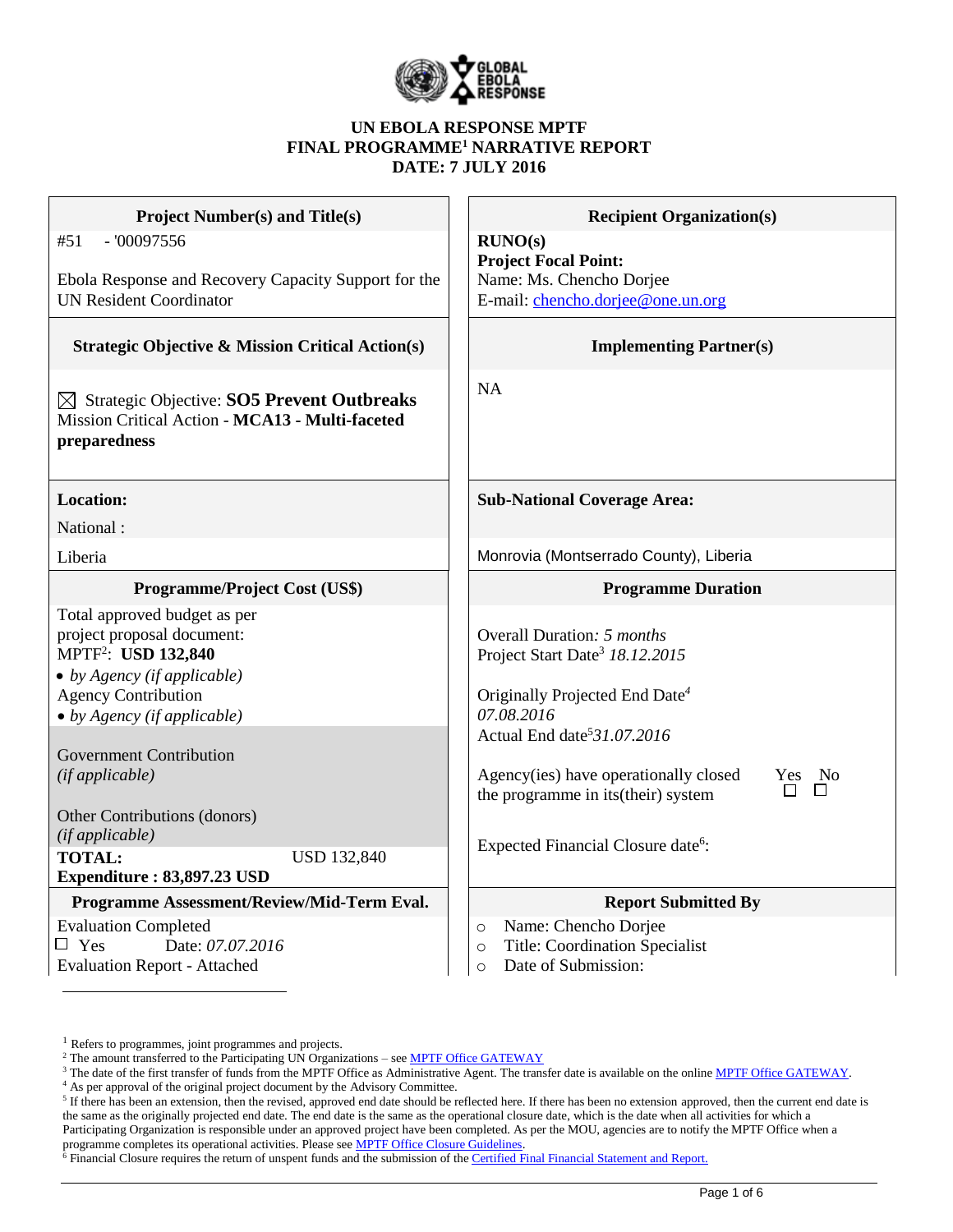| Yes (Performance evaluation by RC and<br>handover/status report to Acting RC) | Participating Organization (Lead): UNDP<br>$\circ$<br>Email address: chencho.dorjee@one.un.org<br>Signature: |  |  |
|-------------------------------------------------------------------------------|--------------------------------------------------------------------------------------------------------------|--|--|
|                                                                               | <b>Report Cleared By</b>                                                                                     |  |  |
|                                                                               | Name: (Head of Agency): Margaret Gulavic                                                                     |  |  |
|                                                                               | Date of Submission; 25 Oct 2016                                                                              |  |  |
|                                                                               | Participating Organization (Lead): UNDP                                                                      |  |  |
|                                                                               | Email address Margaret.gulavic@one.un.org                                                                    |  |  |
|                                                                               | Signature:                                                                                                   |  |  |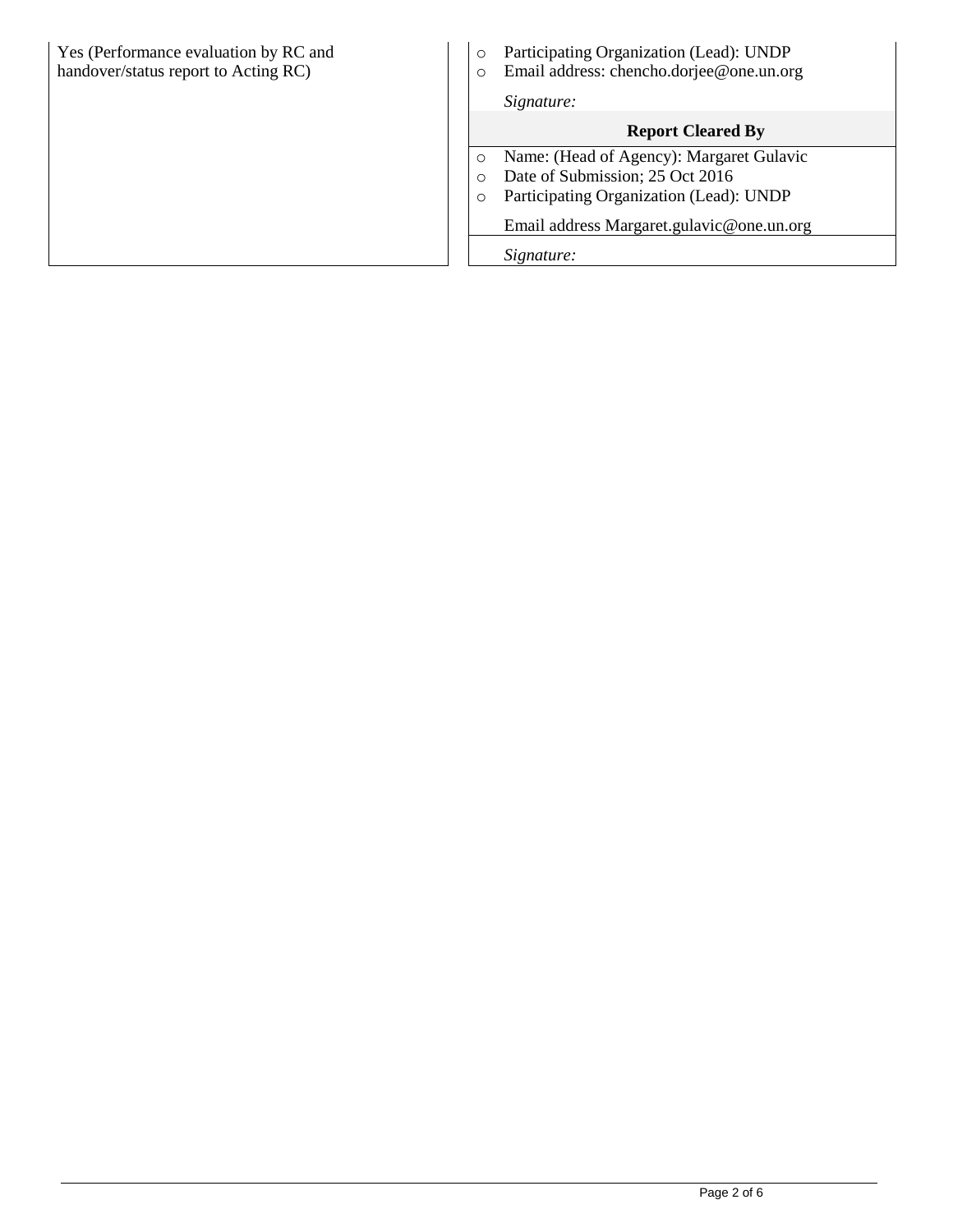# **PROJECT/PROPOSALRESULT MATRIX**

| <b>Strategic Objective to</b><br>which the Proposal is<br>contributing $^7$                                                                                                                                                                                            | Strategic Objective MCA13: Multi-faceted preparedness |                     |                                 |                                                    |                         |  |  |
|------------------------------------------------------------------------------------------------------------------------------------------------------------------------------------------------------------------------------------------------------------------------|-------------------------------------------------------|---------------------|---------------------------------|----------------------------------------------------|-------------------------|--|--|
| <b>Output Indicators</b>                                                                                                                                                                                                                                               | Geographi<br>cal Area                                 | Target <sup>8</sup> | <b>Final</b><br>achieve<br>ment | <b>Means</b> of<br><b>verification</b>             | <b>Responsible Org.</b> |  |  |
| # of Incident Management<br>System, UNCT and other<br>relevant meetings with key<br>representatives from<br>national intuitions, UN<br>agencies, CDC and civil<br>society organizations<br>involved in Phase 3 (BCG,<br>GERC, MNDSR, IDSR,<br>EPR, HAC, etc.) attended | <b>National</b>                                       | 40                  | 40                              | Minutes of meetings;<br>written<br>recommendations | <b>UNDP/UN RCO</b>      |  |  |
| # of program and policy<br>consultations provided to<br>national institutions                                                                                                                                                                                          | <b>National</b>                                       | 5                   | 5                               | Minutes of meetings,<br>written<br>recommendations | <b>UNDP/UN RCO</b>      |  |  |
| # GERC participation                                                                                                                                                                                                                                                   | Regional<br>/teleconfere<br>nce                       | 20                  | 20                              | Minutes of meetings,                               | <b>UNDP/UN RCO</b>      |  |  |

 $\overline{a}$ 

<sup>&</sup>lt;sup>7</sup> Proposal can only contribute to one Strategic Objective

<sup>8</sup> Assuming a ZERO Baseline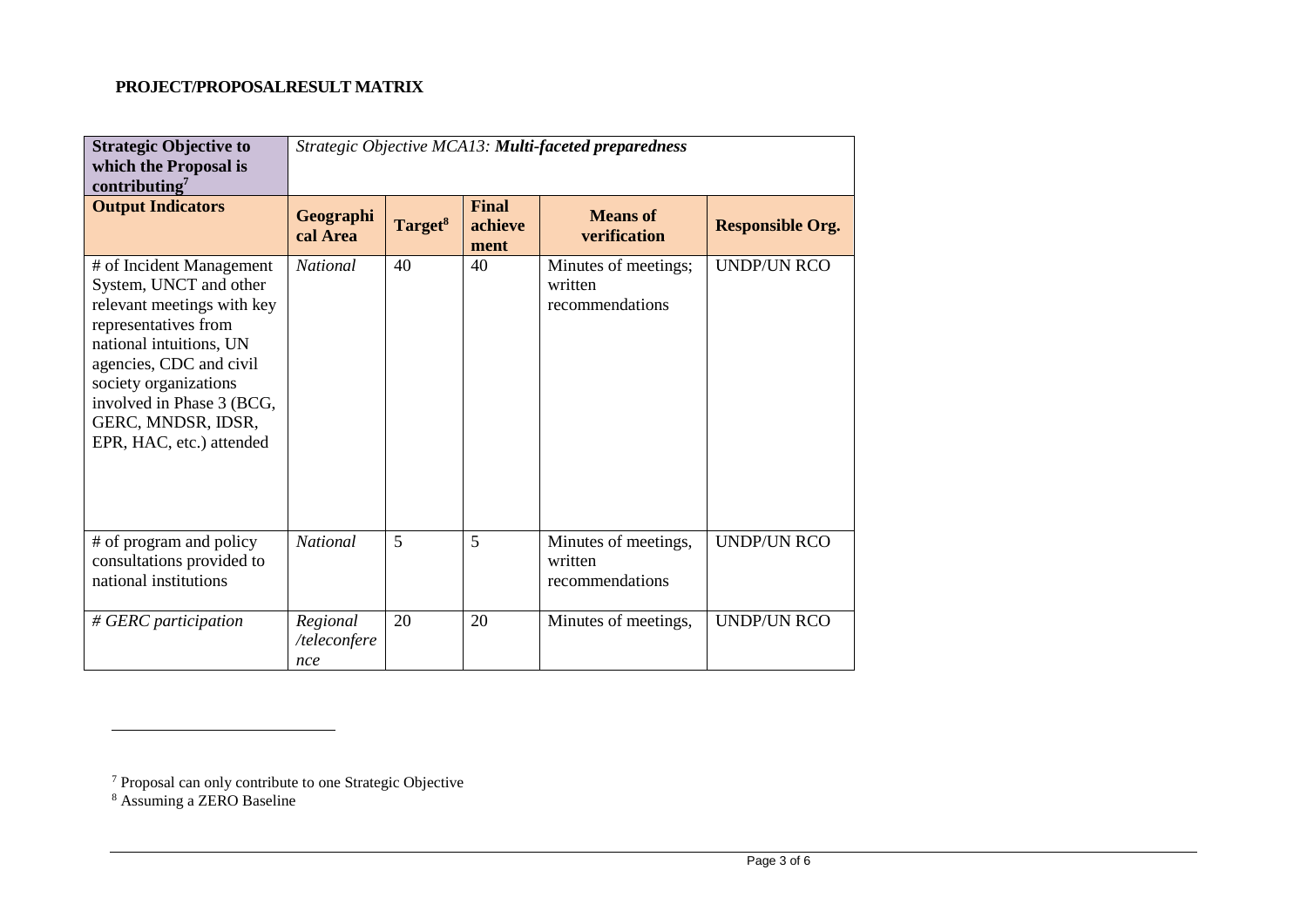## **FINAL PROGRAMME REPORT FORMAT**

### **EXECUTIVE SUMMARY**

Several times after Liberia was declared free of Ebola Virus Disease (EVD) transmission on 9 September 2015, Liberian health authorities confirmed new EVD positive cases several times thereafter, confirming thereby the reemergence of Ebola in the country. The country's Incident Management System was activated each time and responded quickly and effectively to the flare-ups with support from the UN system, CDC, civil society members and line ministries. The country was most recently declared free of EVD transmission on 14 June 2016.

After UNMEER and subsequently OCHA left Liberia, it became critical for some with an emergency profile to support the UN Resident Coordinator in closely coordinating the response/preparedness work of the involved United Nations Agencies; creating linkages between the various operational parties that facilitates the flow of information, both within the counties and up to the national level; and ensuring timely detection of bottlenecks or problems as well as identification and implementation of solutions.

With the first declaration of the end of the Ebola outbreak, there was a strong need to maintain coordination capacity to respond to the high probability of another outbreak, to manage residual risk, and support the Ebola recovery activities. The transition back to a regular UNCT highlighted the need for additional staff and capacity to be available in-country inside the UN system to ensure that Ebola could not take the country backwards again, including the requirement to cater for Ebola survivors, during the fragile recovery period. A dedicated Ebola focal point for the Resident Coordinator was therefore recruited to advise and support the Resident Coordinator during this period.

#### **Background and Situational Evolution:**

The RC's Ebola Coordination Specialist ensured a seamless implementation of the UN agencies' contribution to Phase 3 of the EVD response, with specific attention to the highest risk counties i.e. Bong, Lofa and Montserrado, Margibi and Nimba. She acted as the principal advisor on all matters relating to emergency preparedness and response and EVD coordination to the UN Resident Coordinator. She did so by having close technical interactions with Heads of Agencies and key staff of the UN Agencies and civil societies supporting Phase 3 activities. She worked hand in hand with the Incident Management System/Ministry of Health and Ministry of Gender, Children and Social Welfare to ensure the UN is a central element in all national preparedness and response plans that relate to Ebola. The EVD Coordination Specialist supported two-way information flow between the CHT and the IMS; provided regular updates to the UN Resident Coordinator and Country Team and ensured follow up of agreed actions. One of the main features of her role was that she consistently advocated urgent needs of affected target communities (e.g. EVD survivors) to the county authorities, I/NGO partners, relevant national authorities and UNCT at national level. She supported capacity assessment of national institutions in the field of Ebola management, advocated for key reforms (improvements) in the area of Ebola management and helped build strategic partnerships with key stakeholders.

#### **Key Achievements:**

As principal collaborator to the RC in relation to the Ebola crisis, the Ebola Coordination Specialist played a key role in supporting the UNCT through participation in coordination, information and decision making mechanisms, and provided analytical strategic advice related to Ebola preparedness and response:

- 1) EVD outbreak response in November-December 2015
- 2) EVD outbreak response in April 2016

3) Contributed advocacy and technical efforts in support of the Government of Liberia to achieve Phase 3 deliverables as follows:

a) Survivor policy and 5-year strategic framework as well as key issues relating to EVD survivors (support and care, reintegration package, clinical research, etc.)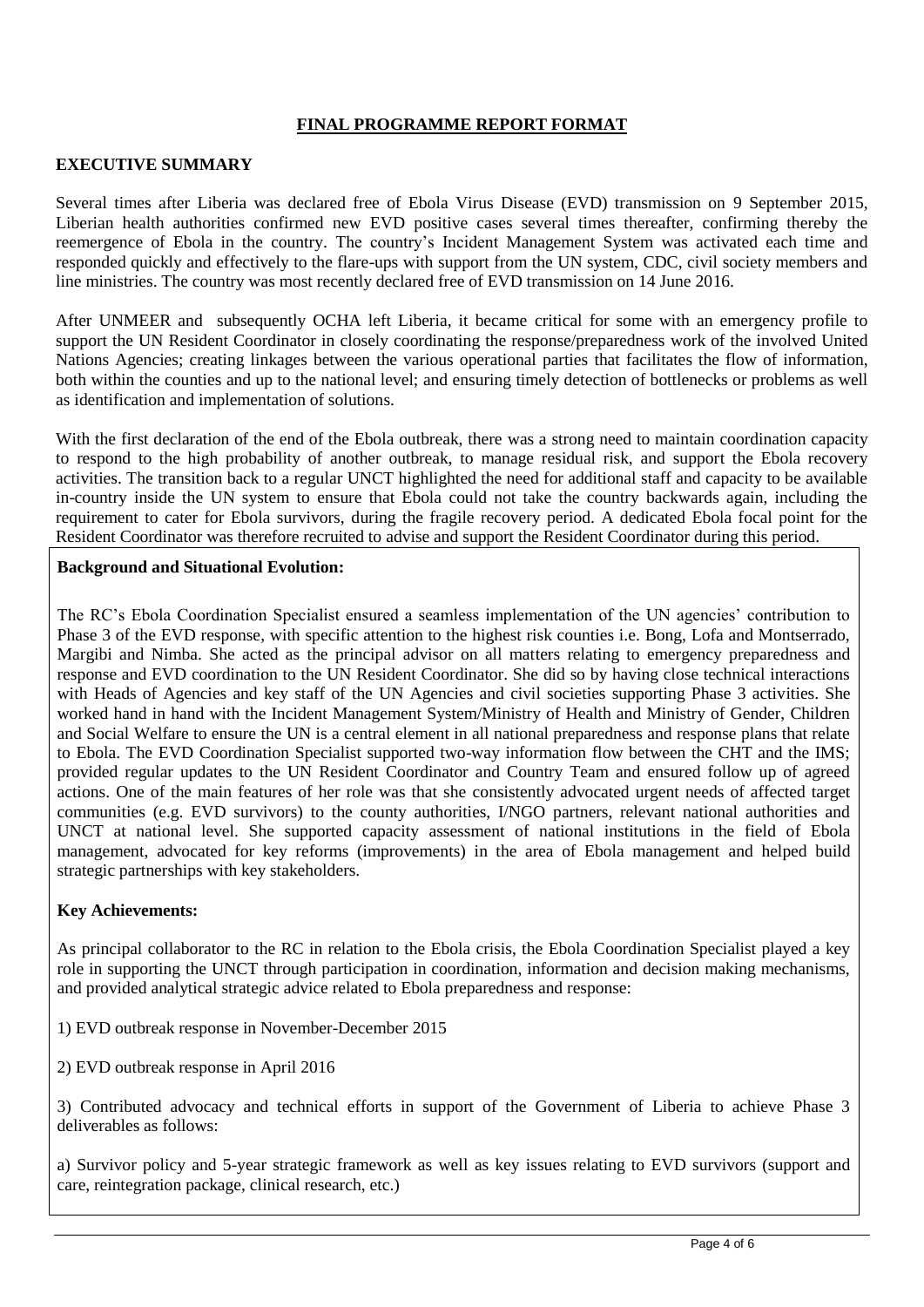b) Disease surveillance and lab capacity

c) National and County Epidemic Response Plans and Rapid Response Capacity — through response plans, SOPs, training and simulations

d) Deactivation of the Incident Management System (IMS)

e) Routine monitoring (visits) with the National Incident Manager and key partners to priority EVD border counties

f) Coordinated the visit of the Office of the Chef de Cabinet for a lessons learned exercise as it relates to the Ebola response in Liberia

g) Coordinated visit of the World Economic Forum to look at the potential for public-private partnerships in future public health emergencies

h) Preparations for the landmark WHO 3-country meeting in Conakry on March 1-2 2016 and cross-border meeting in April 2016

i) Facilitated participation of key EVD actors in Liberia in the UN General Assembly in January 2016

j) Development of MPTF proposal on phase 3 and liaison with Special Envoy for Ebola and his team (and MPTF) on the funding

k) Regular follow-up with government and non-government actors, including key UN agencies

l) Participation in regular Global Ebola Response Coalition calls with UN Secretary General's Special Envoy for Ebola, key donors and major actors globally.

m) Regular briefings to the RC and the wider UNCT, keeping the UN family well informed at all times.

**Delays or Deviations** *N/A*

**Gender and Environmental Markers** *(Please provide disaggregated data, if applicable) N/A*

## **Best Practice and Summary Evaluation / Lessons Learned:**

In West Africa the Ebola epidemic has required innovative solutions to unprecedented problems for which the RCO has been constantly adapting, responding, supporting and facilitating, as and when necessary, within the wider global response to the epidemic. New expertise and flexible approaches have been developed throughout this difficult period, which will continue through the recovery phase.

Important lessons have been learned from experiences of Ebola Virus Disease (EVD) outbreaks or flare-ups in the country following the first declaration of the EVD outbreak on May 9, 2015. The Phase 3 program focused on maintaining a resilient zero (transmission of EVD cases) and these efforts continue to be led by the Government of Liberia through the Incident Management System (IMS) at the national level and County Health Teams (CHTs) led by the County Health Officers (CHOs) at the county level. Partners including UN and non-UN agencies continue to provide key technical, logistical and financial support to Liberia's EVD response efforts.

A planning process took place to ensure that international partners maintain back-up capacity to complement Government of Liberia efforts aimed at preventing, detecting and rapidly responding to consequences of residual risks of EVD reintroduction/reemergence. This process, which is part of the Phase 3 EVD Outbreak Response Strategy adopted in all three countries worst-affected by the outbreak, namely Guinea, Liberia and Sierra Leone, provided an important opportunity for harmonization of available resources and organization competencies with national priorities.